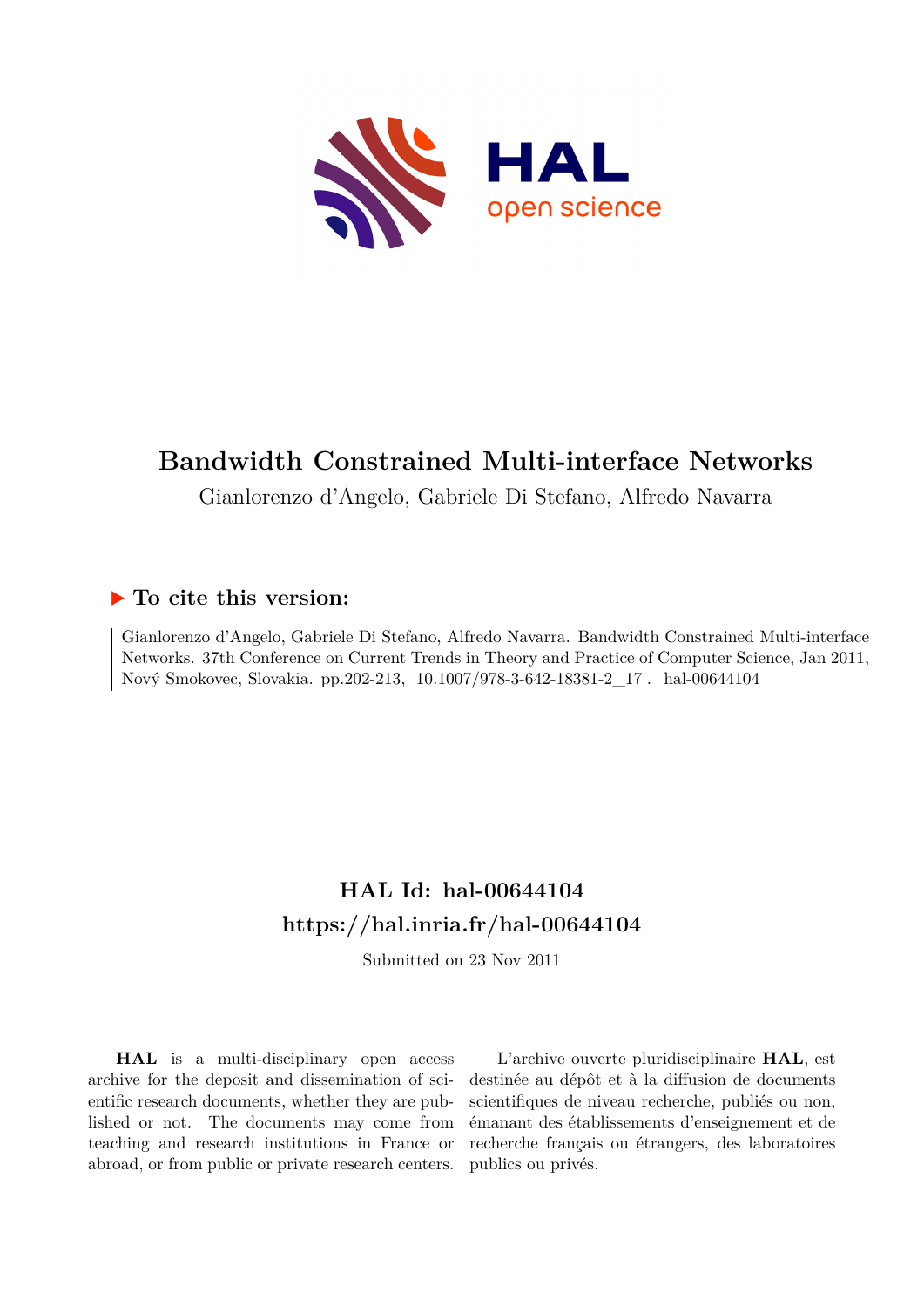### Bandwidth constrained multi-interface networks

Gianlorenzo D'Angelo<sup>1</sup>, Gabriele Di Stefano<sup>1</sup>, and Alfredo Navarra<sup>2</sup>

<sup>1</sup> Dipartimento di Ingegneria Elettrica e dell'Informazione, Università degli Studi dell'Aquila, Italy. gianlorenzo.dangelo@univaq.it gabriele.distefano@univaq.it  $^2$  Dipartimento di Matematica e Informatica, Università degli Studi di Perugia, Italy.

#### navarra@dmi.unipg.it

Abstract. In heterogeneous networks, devices can communicate by means of multiple wired or wireless interfaces. By switching among interfaces or by combining the available interfaces, each device might establish several connections. A connection is established when the devices at its endpoints share at least one active interface. Each interface is assumed to require an activation cost, and provides a communication bandwidth. In this paper, we consider the problem of activating the cheapest set of interfaces among a network  $G = (V, E)$  in order to guarantee a minimum bandwidth B of communication between two specified nodes. Nodes V represent the devices, edges  $E$  represent the connections that can be established. In practical cases, a bounded number  $k$  of different interfaces among all the devices can be considered. Despite this assumption, the problem turns out to be NP-hard even for small values of k and  $\Delta$ , where  $\Delta$  is the maximum degree of the network. In particular, the problem is NP-hard for any fixed  $k \geq 2$  and  $\Delta \geq 3$ , while it is polynomially solvable when  $k = 1$ , or  $\Delta \leq 2$  and  $k = O(1)$ . Moreover, we show that the problem is not approximable within  $\eta \log B$  or  $\Omega(\log \log |V|)$  for any fixed  $k \geq 3, \Delta \geq 3$ , and for a certain constant  $\eta$ , unless  $P = NP$ . We then provide an approximation algorithm with ratio guarantee of  $b_{max}$ , where  $b_{max}$  is the maximum communication bandwidth allowed among all the available interfaces. Finally, we focus on particular cases by providing complexity results and polynomial algorithms for  $\Delta \leq 2$ .

#### 1 Introduction

The interest in wireless networks has rapidly grown during the last decades. Their success is certainly due to the wide range of applications for which such networks are designed. A very important issue is constituted by the heterogeneity of the devices which might interact in order to exchange data. Wireless networks are, in fact, composed of devices with different characteristics like computational power, energy consumption, radio interfaces, supported communication protocols, and so forth. In this paper, we are mainly interested in devices equipped with multiple interfaces (like Bluetooth, WiFi, GPRS, etc.). A connection between two or more devices might be accomplished by means of different communication networks according to connectivity and quality of service requirements. The selection of the most suitable interface for a specific connection might depend on various factors. Such factors include: its availability in specific devices,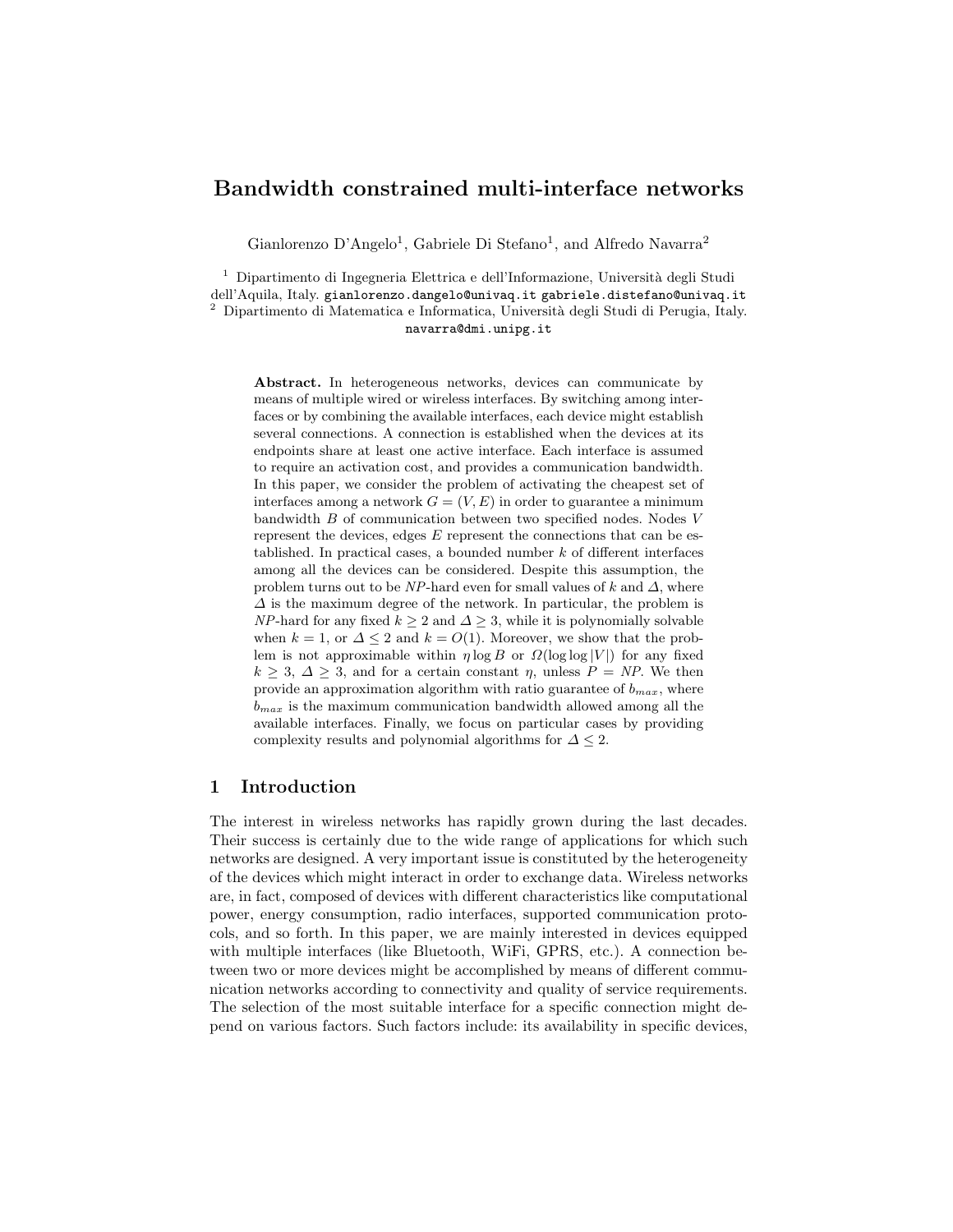the required communication bandwidth, the cost (in terms of energy consumption) of maintaining an active interface, the available neighbors, and so forth. While managing such connections, a lot of effort must be devoted to energy consumption issues. Devices are, in fact, usually battery powered and the network survivability might depend on their persistence in the network.

We study communication problems in wireless networks supporting multiple interfaces. In the considered model, the input network is described by a graph  $G = (V, E)$ , where V represents the set of wireless devices and E is the set of possible connections according to proximity of devices and the available interfaces that they may share. Each  $v \in V$  is associated with a set of available interfaces  $W(v)$ . The set of all the possible interfaces available in the network is then deter*w* (*v*). The set of all the possible interfaces available in the network is then determined by  $\bigcup_{v \in V} W(v)$ ; we denote the cardinality of this set by k. We say that a connection is satisfied (or covered) when the endpoints of the corresponding edge share at least one active interface. If an interface  $x$  is activated at some node  $u$ , then u consumes some energy  $c(x)$  for maintaining x as active, and it provides a maximum communication bandwidth  $b(x)$  with all its neighbors which share interface  $x$ . In this setting, we study the problem of establishing a communication path between two selected nodes  $s, t \in V$  of minimum cost in terms of energy consumption, while guaranteeing a minimum communication bandwidth B. In other words, we look for the minimum cost set of active interfaces among the input graph  $G$ , in such a way that s is guaranteed to exchange data with  $t$  at least with some bandwidth  $B$ . This implies that between  $s$  and  $t$  not necessarily a path of covered edges must be established but a more complex graph might be required according to the topology and to the available interfaces.

Related work. Multi-interface wireless networks have recently been studied in a variety of contexts, usually focusing on the benefits of multiple radio devices of each node. Many basic problems of standard wireless network optimization can be reconsidered in such a setting [3], in particular, focusing on issues related to routing [7] and network connectivity [5, 8]. The study of combinatorial problems on multi-interface wireless networks has originated from [4]. That paper, as well as [13] investigate the so called Coverage problem, where the goal is the activation of the minimum cost set of interfaces in such a way that all the edges of G are covered. Connectivity issues have been addressed in  $[2, 6, 14]$ . The goal becomes to activate the minimum cost set of interfaces in  $G$  in order to guarantee a path of communication between every pair of nodes. In [14], the attention has been devoted to the so called *Cheapest path* problem. This corresponds to the well-known shortest path problem but in the context of multi-interface networks. A natural continuation on investigating such kind of networks is certainly to consider also quality of service constraints in the problem. To the best of our knowledge, bandwidth issues have never been treated before in this context.

Our results. In this paper, we are interested in establishing the cheapest way of communication between two given nodes while guaranteeing a minimum bandwidth of communication. The resulting problem, called *Bandwidth Constraints* in Multi-Interface Networks (BCMI) is similar to the better known Minimum Edge Cost Flow [9]. The main difference resides in the fact that we do not con-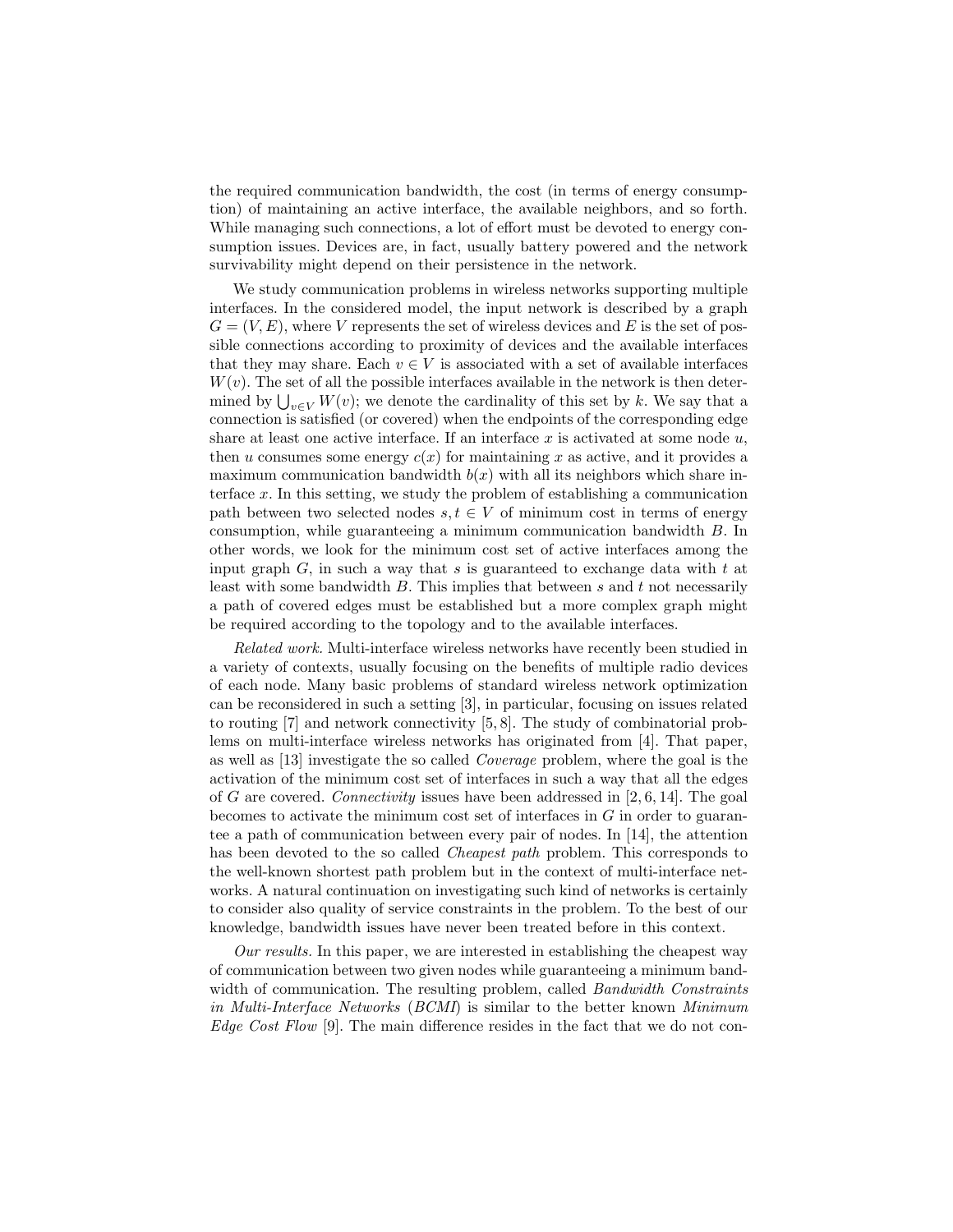|                    | k       | Complexity                                                                                |
|--------------------|---------|-------------------------------------------------------------------------------------------|
| $\Delta = 1$       | Bounded | Optimally solvable in $O(1)$ time                                                         |
|                    |         | Unbounded  NP-hard (equiv. MinKnapsack), $(1+\epsilon)$ -apx in $O(\frac{k^2}{\epsilon})$ |
| $\Lambda = 2$      | Bounded | Optimally solvable in $O( V )$                                                            |
|                    |         | Unbounded NP-hard; $(2 + \epsilon)$ -apx in $O( V  \frac{k^2}{\epsilon})$ for paths       |
| Fixed $\Delta > 3$ |         | Fixed $k > 2$ NP-hard (from X3C)                                                          |
|                    |         | Fixed $k > 3$ Not apx within $\eta \log B$ , or within $\Omega(\log \log  V )$            |
| Any                | $k=1$   | Opt. solvable in $O( V  +  E )$ (equiv. Shortest Path)                                    |
|                    | Any     | $b_{\text{max}}$ -apx (optimal for constant bandwidth)                                    |

Table 1. Complexity results achieved in this paper for BCMI

sider costs and capacities for the edges of the network but we have to cope with interfaces at the nodes that require some costs and can manage some maximum bandwidths. In the special case where each connection can be established by means of a different interface, the two problems coincide. Hence, it is not surprising that  $BCMI$  turns out to be NP-hard when the number  $k$  of interfaces is unbounded. However, in practical cases it is more realistic to consider a bounded number of interfaces. Despite the expectations, we show that the problem is  $NP$ -hard even when k is a fixed small number. In detail, we prove that the problem is NP-hard for any fixed  $k \geq 2$  and  $\Delta \geq 3$ , where  $\Delta$  is the maximum degree of the network, while it is polynomially solvable when  $k = 1$ , or  $\Delta \leq 2$  and  $k = O(1)$ . Moreover, we show that the problem is not approximable within  $\eta \log B$  or  $\Omega(\log \log |V|)$  for any fixed  $k \geq 3$ ,  $\Delta \geq 3$ , and for a certain constant  $\eta$ , unless  $P = NP$ . We then provide an approximation algorithm with ratio guarantee of  $b_{max}$ , where  $b_{max}$  is the maximum communication bandwidth allowed among all the available interfaces. This algorithm optimally solves the problem in the case that the bandwidth is constant for all the interfaces. Finally, we focus on particular cases by providing complexity results and polynomial algorithms for  $\Delta \leq 2$ . Surprisingly, when k is unbounded and the network reduces to a single edge the problem remains NP-hard. Table 1 summarizes the results.

#### 2 Definitions and Notation

For a graph G, we denote by V its node set, by E its edge set, and by  $\Delta$  its maximum node degree. Unless otherwise stated, the graph  $G = (V, E)$  representing the network is assumed to be undirected, connected, and without multiple edges and loops. A global assignment of the interfaces to the nodes in  $V$  is given in terms of an appropriate interface assignment function  $W$ , as follows.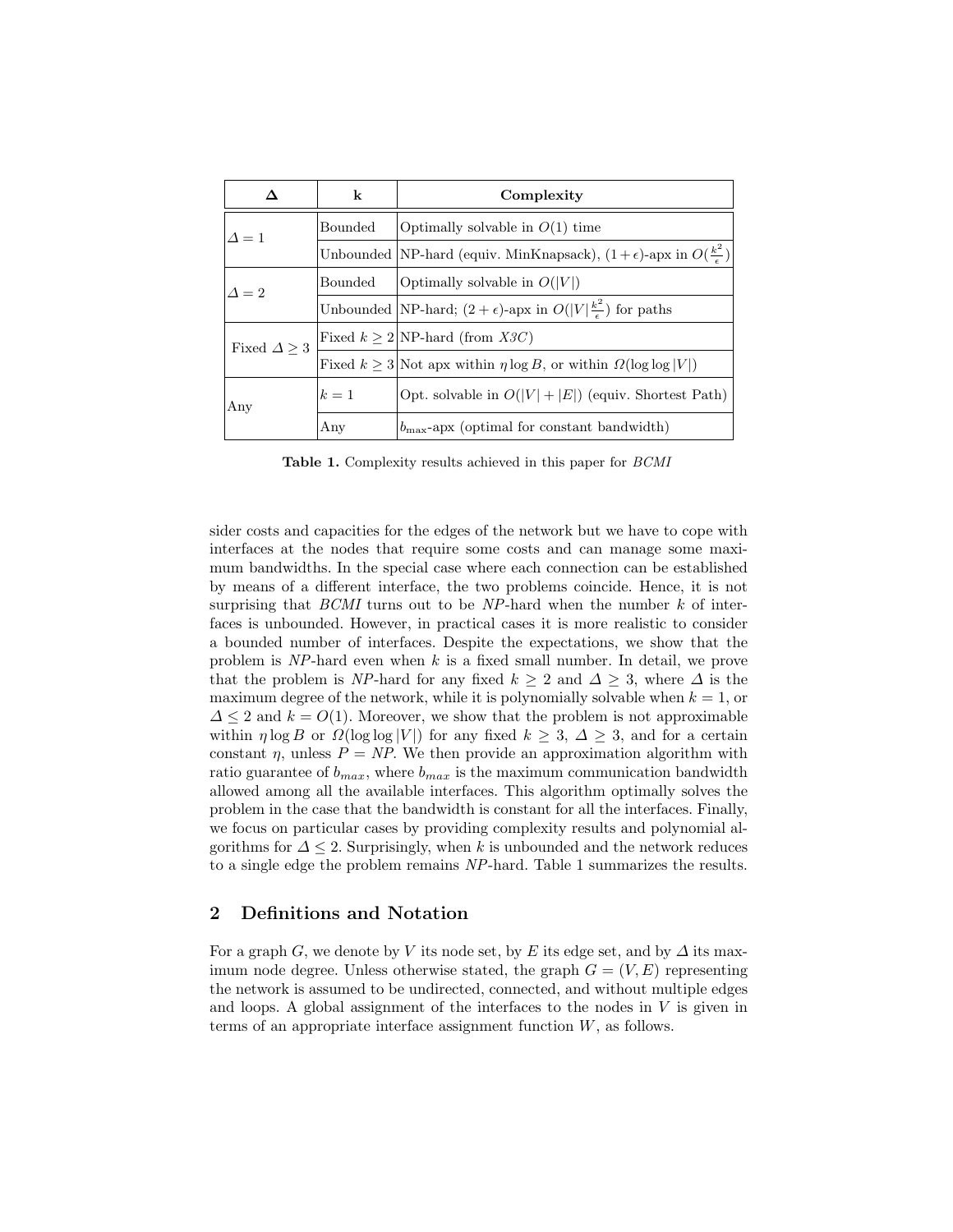**Definition 1.** A function  $W: V \to 2^{\{1,2,\ldots,k\}}$  is said to cover graph G if for each  $\{u, v\} \in E$  we have  $W(u) \cap W(v) \neq \emptyset$ .

The cost of activating an interface  $i$  is given by the cost function c:  $\{1, 2, ..., k\}$   $\rightarrow \mathbb{Z}_0^+$  and it is denoted as  $c(i)$ . The bandwidth allowed by a given interface i is defined by the bandwidth function  $b: \{1, 2, ..., k\} \rightarrow \mathbb{Z}_0^+$ and it is denoted as  $b(i)$ . It follows that each node holding an interface i pays the same cost  $c(i)$  and provides the same bandwidth  $b(i)$  by activating i. The considered BCMI optimization problem is formulated as follows.

|                                                                                                                                                                                                                                                                                                                                                                                                                                                                                                                                                                               | <i>BCMI</i> : Bandwidth Constraints in Multi-Interface Networks                                                                                                                                                                                                                                                                                                                                                                                |  |
|-------------------------------------------------------------------------------------------------------------------------------------------------------------------------------------------------------------------------------------------------------------------------------------------------------------------------------------------------------------------------------------------------------------------------------------------------------------------------------------------------------------------------------------------------------------------------------|------------------------------------------------------------------------------------------------------------------------------------------------------------------------------------------------------------------------------------------------------------------------------------------------------------------------------------------------------------------------------------------------------------------------------------------------|--|
| A graph $G = (V, E)$ , a source node $s \in V$ , a target node $t \in V$ , a set<br>Input:<br>of interfaces $I = \{1, 2, , k\}$ , an allocation of available interfaces<br>$W: V \to 2^I$ covering graph G, an interface cost function $c: I \to \mathbb{Z}_0^+$ ,<br>an interface bandwidth function $b: I \to \mathbb{Z}_0^+$ and a bound $B \in \mathbb{Z}_0^+$ .<br><b>Solution:</b> An allocation of active interfaces $W_A: V \to 2^I$ , $W_A(v) \subseteq W(v)$ for<br>all $v\in V$ and a flow function $f:V\times V\times I\rightarrow \mathbb{Z}_{0}^{+}$ such that: |                                                                                                                                                                                                                                                                                                                                                                                                                                                |  |
|                                                                                                                                                                                                                                                                                                                                                                                                                                                                                                                                                                               | $-f(u, v, i) = 0$ if $\{u, v\} \notin E$ or $W_A(u) \cap W_A(v) = \emptyset$ for all $u, v \in V$<br>and $i \in I$<br>$-\sum_{v\in V: f(u,v,i)>0} f(u,v,i) \leq b(i)$ for all $u \in V$ and $i \in I$<br>$-f(u, v, i) = -f(v, u, i)$ for all $u, v \in V$ and $i \in I$<br>$-\sum_{v \in V, i \in I} f(u, v, i) = 0$ for all $u \in V \setminus \{s, t\}$<br>$-\sum_{v \in V, i \in I} f(s, v, i) = \sum_{v \in V, i \in I} f(v, t, i) \geq B$ |  |
| Goal:                                                                                                                                                                                                                                                                                                                                                                                                                                                                                                                                                                         | Minimize the total cost of the active interfaces, $c(W_A)$<br>$\sum_{v \in V} \sum_{i \in W_A(v)} c(i).$                                                                                                                                                                                                                                                                                                                                       |  |

Note that we can consider two variants of the above problem: the parameter  $k$  can be considered as part of the input (this is called the *unbounded case*), or k may be a fixed constant (the *bounded case*). In both cases we assume  $k > 2$ , since the case  $k = 1$  admits an obvious unique solution given by the shortest path connecting s to t of maximum bandwidth  $b(1)$ . The case where the cost function is constant for each interface is called the unit cost case.

#### 3 Hardness and approximation

In this section we first prove that BCMI is NP-hard even in the restricted case of unit cost, fixed  $k \geq 2$ , and fixed  $\Delta \geq 3$ . We then prove that, unless  $P = NP$ . the problem is inapproximable within a factor of  $\eta \log B$ , for a certain constant  $\eta$ , or within a factor of  $\Omega(\log \log |V|)$ . Finally, we provide a polynomial time  $b_{\text{max}}$ -approximation algorithm, where  $b_{\text{max}} = \max_{i \in I} b(i)$ .

Theorem 1. BCMI is NP-hard even when restricted to the unit cost interface case for any fixed  $\Delta \geq 3$  and  $k \geq 2$ .

*Proof.* We prove that the underlying decisional problem, denoted by  $BCMI_D$ , is in general NP-complete. We need to add one further bound  $B' \in \mathbb{Z}_0^+$  such that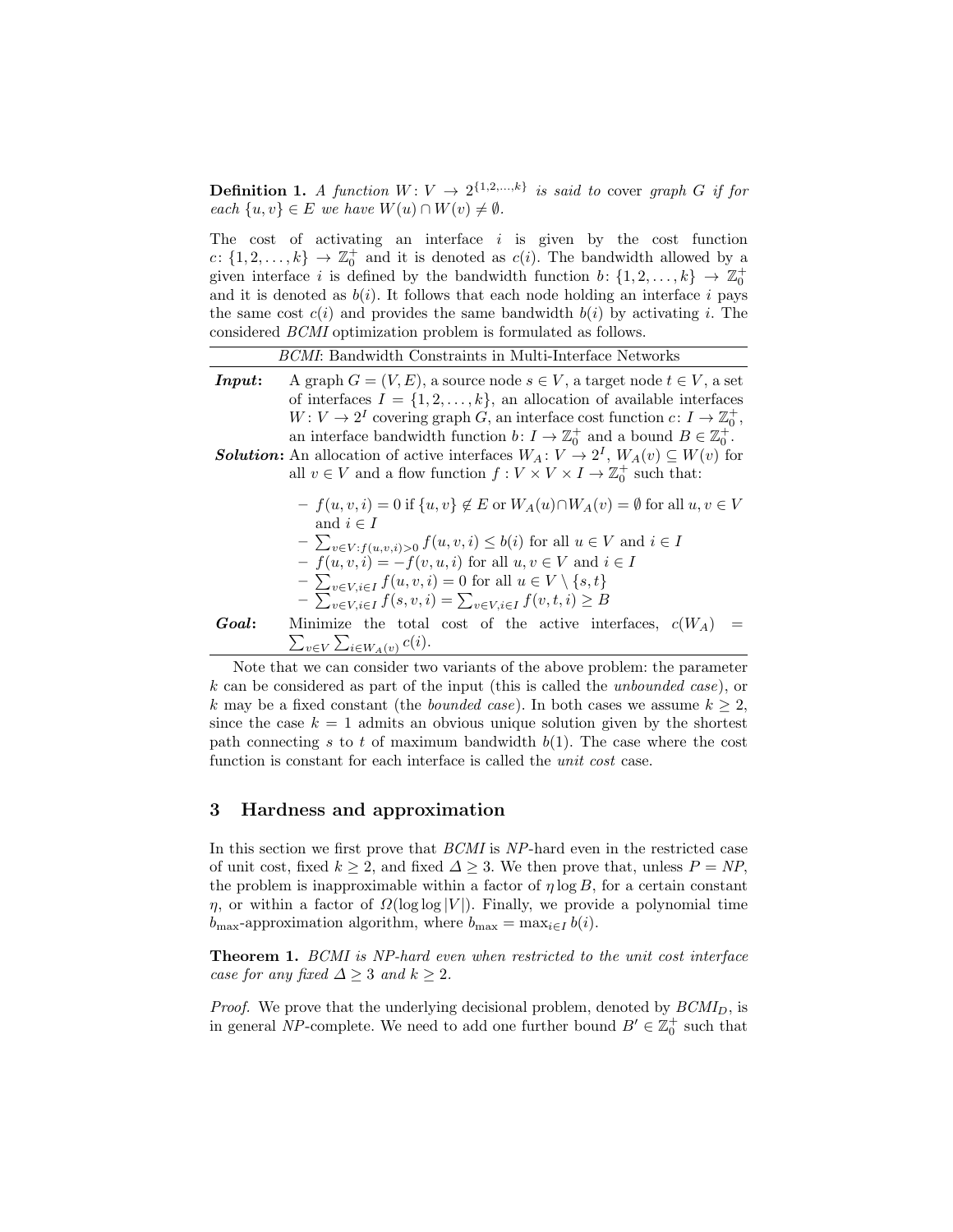the problem will be to ask whether there exists an activation function which induces a total cost of the active interfaces of at most  $B'$ .

Given an allocation function of active interfaces for an instance of  $BCMI<sub>D</sub>$ , to check whether the induced subgraph allows a flow bandwidth greater than or equal to  $B$  of total cost smaller than or equal to  $B'$  is linear in the number of edges of the input graph G. The proof then proceeds by a polynomial reduction from the well-known Exact Cover by 3-Sets problem. The problem is known to be NP-complete [9] and it can be stated as follows:

| $X3C$ : Exact Cover by 3-Sets                                                                |
|----------------------------------------------------------------------------------------------|
| Set X with $ X  = 3q$ and a collection C of 3-element subsets of X.<br>Input:                |
| <b>Question:</b> Is there an exact set cover for X, i.e. a subset $C' \subseteq C$ such that |
| $ C'  = q$ and every element of X belongs to exactly one member of                           |
| $C^{\prime}$ ?                                                                               |

Given an instance of  $X3C$ , we construct an instance of  $BCMI_D$  where the graph G consists of copies of subgraphs  $N(\ell)$  and  $T(\ell), \ell \geq 1$  (see Fig. 1). Subgraph  $N(\ell)$  consists of  $3\ell$  nodes  $\{x_1, x_2, \ldots, x_\ell\} \cup \{y_1, y_2, \ldots, y_\ell\} \cup$  $\{w_1, w_2, \ldots, w_\ell\}$  and edges  $\{x_i, x_{i+1}\}, \{w_i, w_{i+1}\},$  for  $i = 1, 2, \ldots, \ell - 1$  and  $\{x_i, y_i\}, \{y_i, w_i\},$  for  $i = 1, 2, \ldots, \ell$ . Subgraph  $T(\ell)$  is a binary tree consisting of a complete binary tree BT with  $2^{\lceil \log_2 \ell \rceil} - 1$  nodes, and  $\ell$  nodes adjacent to the leaves of BT. These nodes are the only leaves of  $T(\ell)$ , i.e. every leaf of BT is connected to at least one leaf of  $T(\ell)$ . We call r the root of  $T(\ell)$ . Note that, each path from r to a leaf of  $T(\ell)$  is constituted of  $\lceil \log_2 \ell \rceil + 1$  nodes. Moreover, when  $\ell = 1$ , BT is empty and  $T(\ell)$  consists of a single node.

We now define the graph  $G$ , see Fig. 1 right. Let  $s$  and  $t$  be two nodes of G. For each element  $C_i$  of  $C, i = 1, 2, \ldots, |C|, G$  contains a node  $c^i$ , a copy of  $N(3)$ , denoted as  $N^i(3)$  and a copy of  $T(3)$ , denoted as  $T^i(3)$ , with root  $r^i$ and leaves  $l_1^i$ ,  $l_2^i$ ,  $l_3^i$ . Vertices  $x_1^i$  and  $w_3^i$  of  $N^i(3)$  are adjacent to  $c^i$  and  $r^i$ , respectively. All nodes  $c^i$  form a path P in G, that is  $\{c^i, c^{i+1}\}\$ is an edge of G, for  $i = 1, 2, \ldots, |C| - 1$ . Node s of G is adjacent to  $c^1$ , while node  $c^{|C|}$  is adjacent to node  $x_1^0$  belonging to a copy  $N^0(1)$  of  $N(1)$  with nodes  $x_1^0$ ,  $y_1^0$  and  $w_1^0$ .

Let  $e_j$ ,  $j = 1, 2, ..., 3q$ , be the elements of X and let  $\mu(e_j)$  be the number of sets  $C_i \in C$  containing  $e_i$ , for each j. Let  $\mu = \max_i {\{\mu(e_i)\}}$ . For each element  $e_j$ , G contains a copy of  $T(\mu)$ , called  $T^j(\mu)$ , with root  $r^j$ , and a copy  $N^j(1)$  of  $N(1)$ , with nodes  $x_1^j$ ,  $y_1^j$  and  $w_1^j$ . Root  $r^j$  is adjacent to  $x_1^j \in N^j(1)$ , for each  $j = 1, 2, \ldots, 3q$ . If  $e_j$  is in  $C_i$ , for some i and j, then there is an edge from a leaf of  $T^i(3)$  to a leaf of  $T^j(\mu)$ . These edges are pairwise disjoint. Note that, even if each leaf of  $T^i(3)$ ,  $i = 1, 2, ..., |C|$  is adjacent to a leaf in  $T^j(\mu)$ , for some  $j \in \{1, 2, \ldots, 3q\}$ , the contrary is not true: there could be a leaf of  $T^{j}(\mu)$ , for some j, not adjacent to any leaf of  $T^i(3)$ ,  $i = 1, 2, \ldots, |C|$ .

G also contains a copy of  $T(3q+1)$ , having the root adjacent to node t, and leaves adjacent to nodes  $w_1^j$ ,  $j = 0, 1, \ldots, 3q$ . The set of interfaces I is  $\{1, 2\}$ , with  $c(1) = c(2) = 1$  and  $b(1) = 1$ ,  $b(2) = 3q + 1$ . All the nodes in G have interface 2 apart from nodes labeled y in the copies of  $N(1)$  and  $N(3)$ . All the nodes in the copies of  $N(1)$  and  $N(3)$  have interface 1: no further node in G has interface 1.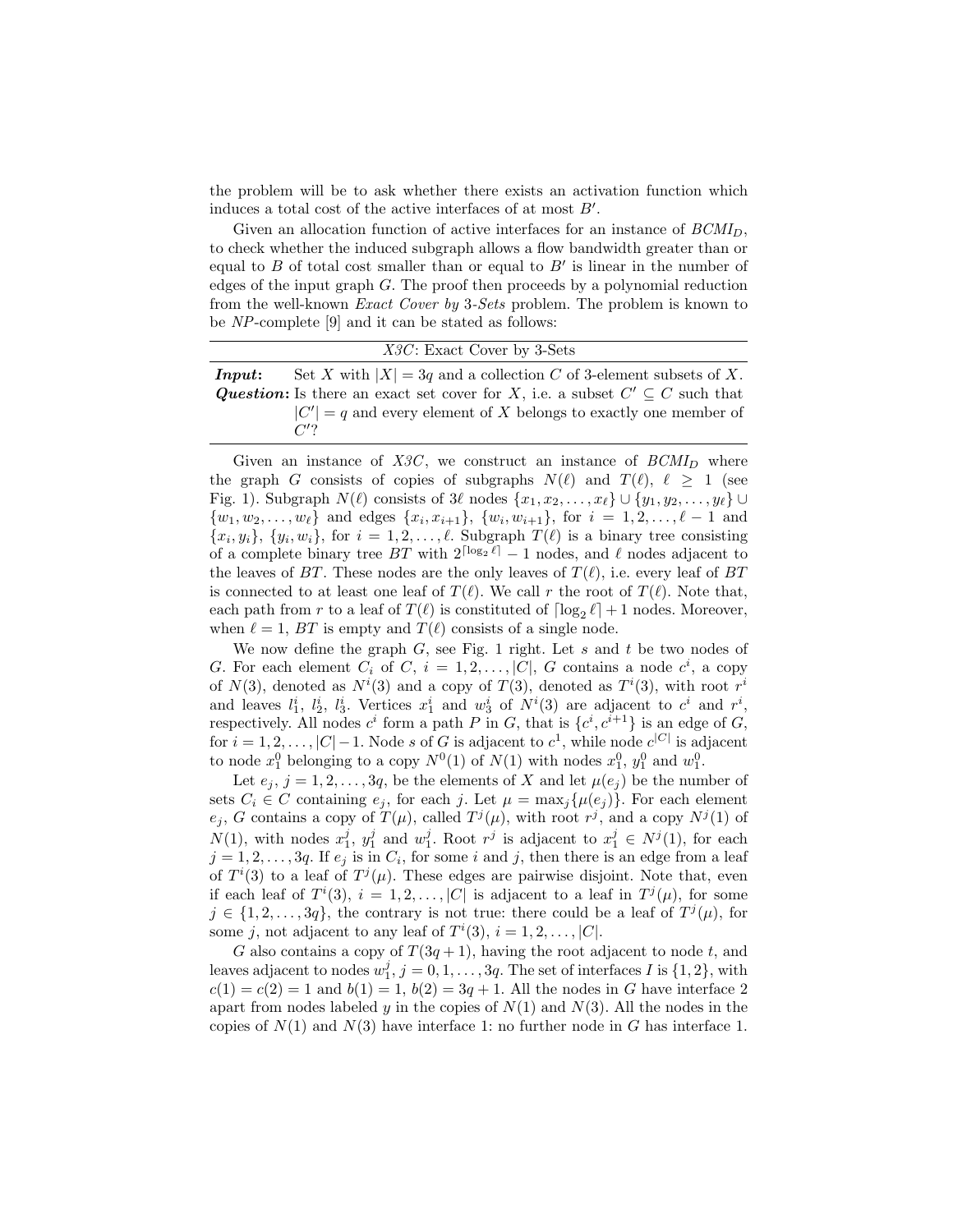

Fig. 1. Left: The subgraphs used in the proofs of Theorems 1 and 2. Right: The graph  $G$  in the transformation from  $X3C$  to  $BCMI_D$ .

When all the interfaces of the nodes in copies of  $N(\ell)$  (T $(\ell)$ , resp.), for a certain  $\ell \geq 0$ , are active the total cost is  $5\ell \left(2^{\lceil \log_2 \ell \rceil} - 1 + \ell, \text{resp.}\right)$ . In  $T(\ell)$ , when only the interfaces of the nodes in a single path from  $r$  to a leaf are active, the total cost is  $\lceil \log_2 \ell \rceil + 1$ . Let  $B = 3q + 1$  and  $B' = |C| + q(42 + 3\lceil \log_2 \mu \rceil) + 2^{\lceil \log_2(3q+1) \rceil} + 7$ .

Assume that X3C has a positive answer, i.e., there exists an exact set cover  $C' = \{C_{i_1}, C_{i_2}, \ldots, C_{i_q}\} \subseteq C$  for X. We show that also  $BCMI_D$  has a positive answer, i.e., there exists an activation function  $W_A$  of the available interfaces such that the bandwidth allowed from  $s$  to  $t$  is bigger than or equal to  $B$  and the total cost is smaller than or equal to  $B'$ . Function  $W_A$  is defined as follows. Along with interfaces of nodes s, t, all the interfaces of nodes in  $T(3q+1)$ ,  $N^j(1)$ ,  $j = 0, 1, \ldots, 3q$ , and  $c^i$ ,  $i = 1, 2, \ldots, |C|$ , are active. All the interfaces of nodes in  $N^{i_j}(3)$  and  $T^{i_j}(3)$ , for each  $C_{i_j} \in \mathbb{C}'$ ,  $j = 1, 2, \ldots, q$ , are active. Moreover, if  $e_j \in X$  is covered by  $C_i \in C'$ , then all the interfaces of nodes in  $T^j(\mu)$  belonging to the path from  $r^j$  to a leaf in  $T^i(3)$  are active. No further interface is active. The flow function is defined as 1 in nodes y of active copies of  $N(1)$  and  $N(3)$  and in the remainder of  $G$  it is defined to satisfy the flow conservation constraints.

The total cost of active interfaces is given by 2, for nodes s and t;  $|C|$ , for nodes  $c^i \in P$ ,  $i = 1, 2, ..., |C|$ ;  $15q + 6q$  for nodes in  $N^{i_j}(3)$  and  $T^{i_j}(3)$ ,  $j = 1, 2, \ldots, q; 3q(\lceil \log_2 \mu \rceil + 1)$  for nodes in  $T^j(\mu), j = 1, 2, \ldots, 3q; 5(3q + 1)$  for nodes in  $N^{j}(1)$ ,  $j = 0, 1, \ldots 3q$ ; and  $2^{\lceil \log_2(3q+1) \rceil} + 3q$  for nodes in  $T(3q+1)$ . Summing up all the values we obtain a cost equal to  $B'$ .

Regarding the total bandwidth, note that a copy of  $N(\ell)$  has a maximum bandwidth of  $\ell$ . As X3C has a positive answer, each element of X is covered, then the flow through each subgraph  $N^{j}(1)$ ,  $j = 1, 2, ..., 3q$ , is exactly 1. As all the interfaces in P are active, we also have another unit of flow from  $N^0(1)$  that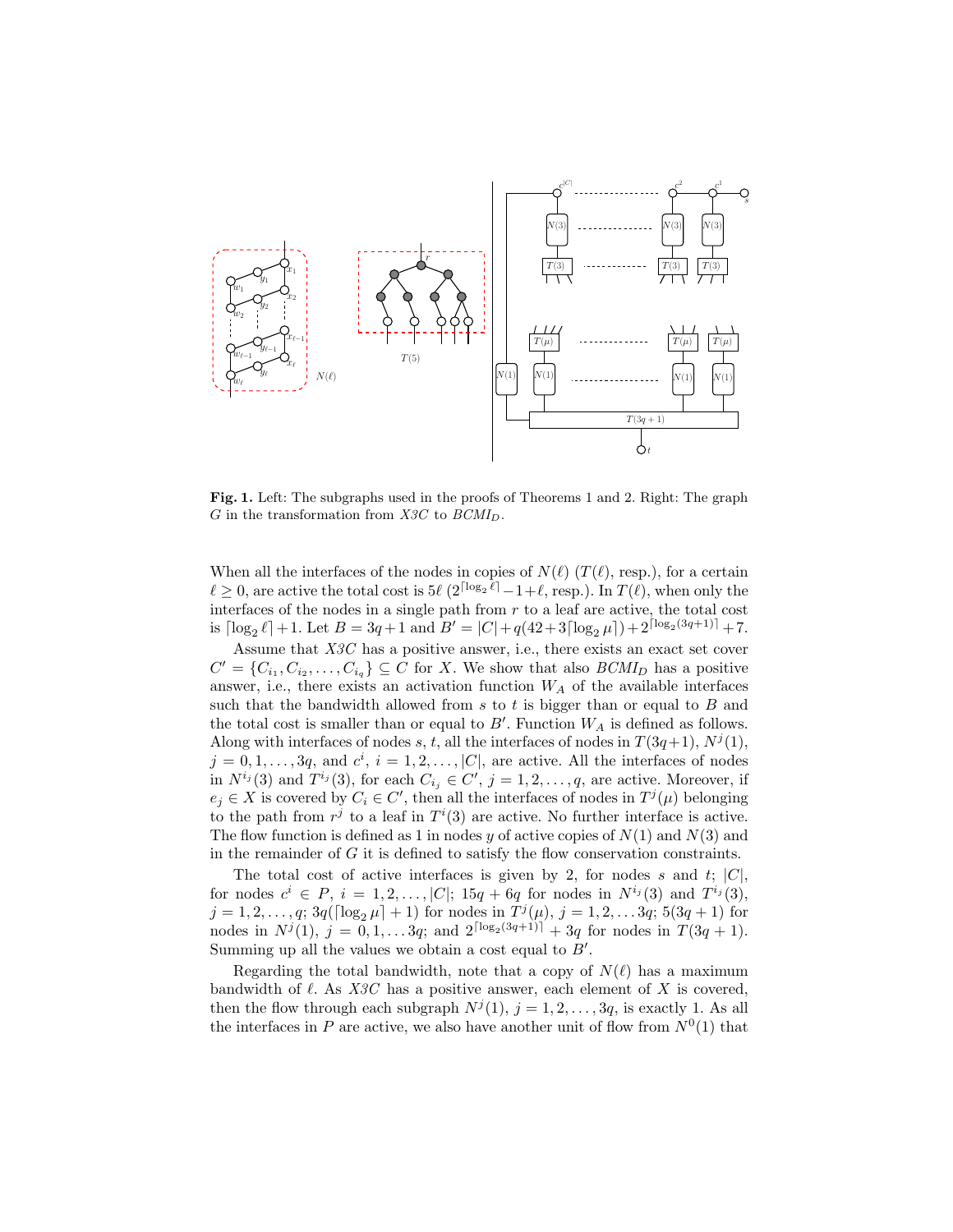reaches t through the  $T(3q+1)$  subgraph, hence obtaining a total flow of  $3q+1$ , i.e.,  $BCMI_D$  has a positive answer.

Now, let us assume we have a positive answer to  $BCMI<sub>D</sub>$ . As the total flow received by t is greater than or equal to  $B = 3q + 1$ , there is a flow of value 1 in each subgraph  $N^{j}(1), j = 0, 1, ..., 3q$ , meaning that each element of X is covered. Let us suppose, by contradiction, that the flow reaching the  $N^{j}(1)$ ,  $j = 1, 2, \ldots, 3q$  subgraphs, implies the activation of the interfaces in  $q' > q$ subgraphs among the  $N^i(3)$ ,  $i = 1, 2, ..., |C|$  copies of  $N(3)$ . In this case there will be  $q'_1$  subgraphs having one unit of flow,  $q'_2$  subgraphs having 2 units of flow, and  $q'_3$  subgraphs having 3 units of flow such that  $q'_1 + 2q'_2 + 3q'_3 = 3q$ .

The total cost for the interfaces activation is: 2, for nodes s and t;  $|C|$ , for nodes in P (all the interfaces in P are active as  $N^0(1)$  receives one unit of flow);  $7q'_1 + 11q'_2 + 15q'_3$  for nodes in  $N^i(3)$ ; 6q for nodes in  $T^i(3)$ ,  $i = 1, 2, ..., q$ ;  $3q(\lceil \log_2 \mu \rceil + 1)$  for nodes in  $T^j(\mu)$ ,  $j = 1, 2, \ldots 3q$ ;  $5(3q + 1)$  for nodes in  $N^j(1)$ ,  $j = 0, 1, \ldots 3q$ , and  $2^{\lceil \log_2(3q+1) \rceil} + 3q$  for nodes in  $T(3q + 1)$ .

Then the total cost is  $|C| + q(27q + 3\lceil \log_2 \mu \rceil) + 2^{\lceil \log_2(3q+1) \rceil} + 7 + 7q_1' + 11q_2' +$  $15q_3'$ . As  $7q_1' + 11q_2' + 15q_3' > 5(q_1' + 2q_2' + 3q_3') = 15q$ , the total cost is greater than B', a contradiction. Hence there are exactly q subgraphs  $N^{i_j}(3)$ ,  $j = 1, 2, \ldots, q$ with 3 units of flow each and the corresponding sets  $C_{i_j}$ ,  $j = 1, 2, ..., q$ , represent a solution for  $X3C$ .

Theorem 2. BCMI cannot be approximated within a factor of η log B, for a certain constant η, or within a factor of  $\Omega(\log \log |V|)$ , for any fixed  $\Delta \geq 3$  and  $k > 3$ , unless  $P = NP$ .

Theorem 2 also holds when the number of interfaces is unbounded. We now provide a  $b_{\text{max}}$ -approximation algorithm for any instance of *BCMI*, where  $b_{\text{max}}$ is the maximum bandwidth value among the interfaces in I. The algorithm consists in relaxing BCMI to the well-known Integral Minimum Cost Flow (IMCF) problem [1]. In the proof of the next theorem, we transform an instance of BCMI into an instance of  $IMCF$ , and we show that such a transformation guarantees an approximation factor of  $b_{\text{max}}$ . Let A be an algorithm which optimally solves IMCF in a graph  $H = (V', E')$  in polynomial time  $P_{\mathcal{A}}(|V'| + |E'|)$ .

**Theorem 3.** There exists a polynomial time  $b_{\text{max}}$ -approximation algorithm for BCMI which requires  $O(|V|k^2 + |E| + P_{\mathcal{A}}(|V|k^2 + |E|))$  time.

*Proof.* First, we transform an instance  $I_1$  on a graph  $G = (V, E)$  of *BCMI* in an instance of an equivalent problem defined on a directed graph  $G' = (V', A)$ without using multiple interfaces but associating costs and bandwidth only to arcs in  $A$ . The particular instance  $I_2$  of such problem is defined as follows. Informally, for each interface of each node, there is an arc which has the same cost and bandwidth of the considered interface. The head of each of such arcs is connected to the tail of another arc of the same kind if they share an interface or they represent different interfaces of the same node. Formally, there are two nodes in  $V'$  for each node in  $V$  and for each interface of each node:

 $V' = \{(\overline{v}, i), (\underline{v}, i) \mid v \in V, i \in W(v)\} \cup \{\tilde{s}, \tilde{t}\},\$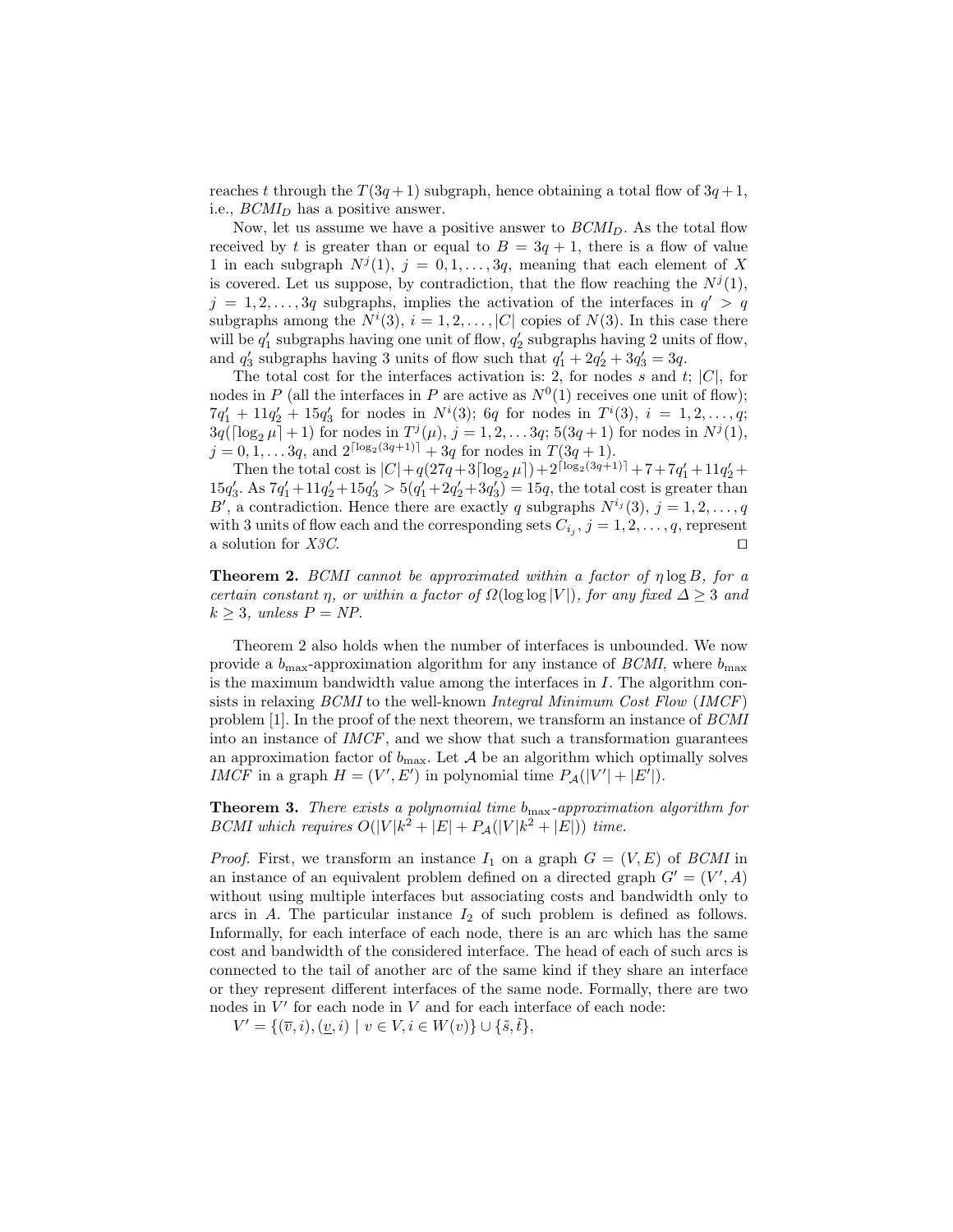$A = \{((\overline{v}, i), (v, i)) \mid v \in V, i \in W(v)\} \cup \{((v, i), (\overline{v}, j)) \mid v \in V, i, j \in W(v)\}$ s.t.  $i \neq j$   $\cup$   $\{((\underline{v}, i), (\overline{u}, i)) | \{u, v\} \in E, i \in W(v) \cap W(u)\}$   $\cup$   $\{(\tilde{s}, (\bar{s}, i)) , ((\underline{t}, j), \tilde{t})\}$  $| i \in W(s), j \in W(t) \}.$ 

The capacity of each arc  $a = ((\overline{v}, i), (v, i))$  is set to  $b'(a) = b(i)$  whereas the capacity of each other arc is unlimited. The cost  $c'(a)$  of each arc  $((\overline{v}, i), (\underline{v}, i))$  is set to  $c(i)$  and it is 0 for the remaining arcs. The objective is to find a flow function which minimizes the overall cost of arcs with positive flow and guarantees a flow of B between  $\tilde{s}$  and  $\tilde{t}$ .

Given a solution for  $I_2$ , which defines a flow function  $f_2$ , we can define a solution for  $I_1$  by assigning a flow function  $f_1(v, u, i) = f_2((\underline{v}, i), (\overline{u}, i))$  $f_2((\underline{u}, i), (\overline{v}, i))$ , for each  $v, u \in V$  and  $i \in W(v) \cap W(u)$ . Vice versa, given a solution for  $I_1$ , which defines a flow function  $f'_1$ , we can define a solution for  $I_2$  by assigning a flow function  $f'_2$  such that  $f'_2((\underline{v}, i), (\overline{u}, i)) = f'_1(v, u, i)$ , if  $f'_1(v, u, i) > 0$ and  $f'_{2}((\underline{v},i),(\overline{u},i)) = 0$  otherwise, for each  $v, u \in V$  and  $i \in W(v) \cap W(u)$ . The flows in the remainder of  $A$  are set in order to satisfy flow conservation constraints. It is not difficult to note that the feasibility of  $f_2(f'_1, \text{resp.})$  implies the feasibility of  $f_1(f_2')$ . Moreover, the cost of  $f_2(f_1', \text{resp.})$  is equal to the cost of  $f_1(f'_2)$  as the cost of arcs  $((\overline{v}, i), (\underline{v}, i))$  in A is  $c(i)$  and it is 0 for any other arc. By the above discussion it follows that we can solve  $I_1$  by solving  $I_2$ .

We find an approximate solution for  $I_2$  by using an *IMCF* instance. The IMCF problem consists of finding an integral flow greater than or equal to a given quantity between two nodes in a directed graph  $H$  where each arc  $a$ has a capacity  $\beta(a)$  and cost  $\chi(a)$ . The objective is to minimize the function  $\sum_{a\in A^{+}} \chi(a) \cdot f(a)$ , where  $f(a)$  is the flow on arc a and  $A^{+}$  is the set of arcs with positive flow. This problem admits a polynomial time algorithm (see, e.g., [15]).

We obtain an *IMCF* instance  $I_3$  from  $I_2$  by setting  $H = G'$ ,  $\beta(a) = b'(a)$ , and  $\chi(a) = c'(a)/b'(a)$ , for each  $a \in A$ .

Let us denote as  $f^*$  and  $f^{IMCF}$  two optimal flow functions for  $I_2$  and  $I_3$ , respectively and as  $A^*$  and  $A^{IMCF}$  the corresponding sets of arcs with positive flow. By definition,  $\text{OPT} = \sum_{a \in A^*} c'(a)$ . As  $f^*(a) \leq b'(a)$ , it follows that

$$
\sum_{a \in A^*} c'(a) \ge \sum_{a \in A^*} c'(a) \cdot \frac{f^*(a)}{b'(a)} = \sum_{a \in A^*} \chi(a) \cdot f^*(a).
$$

By the optimality of  $A^{IMCF}$  it follows that

$$
\sum_{a \in A^*} \chi(a) \cdot f^*(a) \ge \sum_{a \in A^{IMCF}} \chi(a) \cdot f^{IMCF}(a) = \sum_{a \in A^{IMCF}} \frac{c'(a)}{b'(a)} \cdot f^{IMCF}(a).
$$

As  $f^{IMCF}(a) \in \mathbb{Z}_0^+$ , for each  $a \in A$ , then  $f^{IMCF}(a) \geq 1$ , for each  $a \in A^{IMCF}$ . Moreover,  $b_{\text{max}} \ge b'(a)$ , for each  $a \in A^{IMCF}$ .

Therefore, 
$$
\sum_{a \in A^{IMCF}} \frac{c'(a)}{b'(a)} \cdot f^{IMCF}(a) \ge \frac{1}{b_{\text{max}}} \sum_{a \in A^{IMCF}} c'(a)
$$
.

**Corollary 1.** Let  $b \in \mathbb{Z}_0^+$ . If  $b(i) = b$  for each  $i \in I$ , BCMI is solvable within  $O(|V|k^2 + |E| + P_{\mathcal{A}}(|V|k^2 + |E|)).$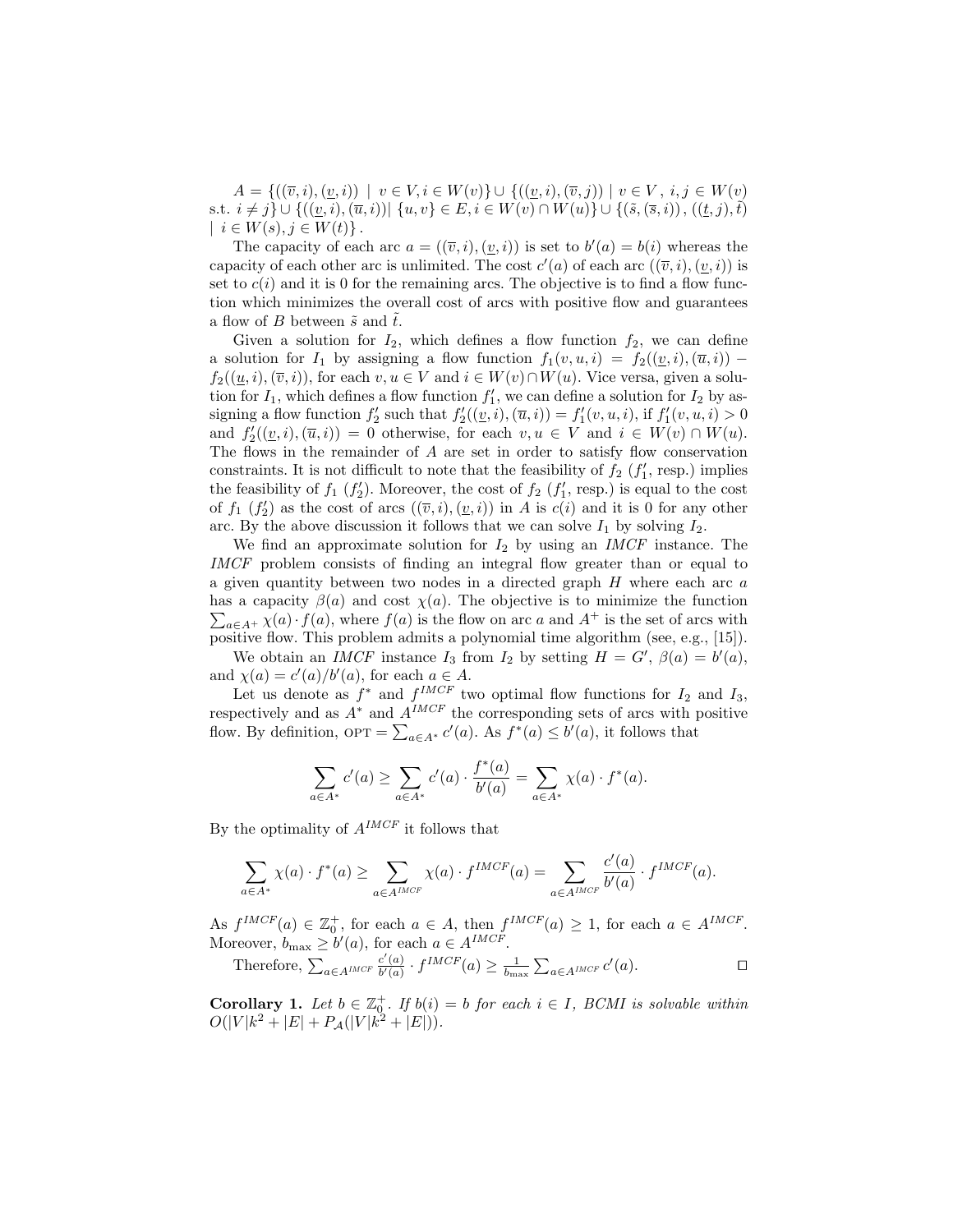*Proof.* If  $b = 1$ , then the  $b_{\text{max}}$ -approximation algorithm given in Theorem 3 optimally solves *BCMI*. Otherwise, it is enough to solve the problem with required timally solves *BCMI*. Otherwise, it is enough to solve the problem with required bandwidth of  $\bar{B} = \begin{bmatrix} B \\ b \end{bmatrix}$  and bandwidth  $\bar{b}(i) = 1$ , for each interface i.

#### 4 Particular cases,  $\Delta \leq 2$

In this section, we consider graphs of bounded degree  $\Delta \leq 2$ . As announced in Table 1, we now prove that when the number of interfaces  $k$  is a given constant, the problem can be optimally solved in polynomial time. On the other hand, if k is unbounded, we show that the problem remains NP-hard.

For  $\Delta \leq 1$ , the input graph can be composed of either one single node or two nodes connected by one edge. In the first case, there are no interfaces to be activated, as the source and the destination coincide. In the second case, the problem already starts to be interesting.

**Lemma 1.** BCMI is polynomially solvable within  $O(1)$  time in the bounded case with  $\Delta = 1$ .

Proof. BCMI can be solved by an exhaustive search among all the possible combinations of interfaces shared by  $s$  and  $t$ . The number of such combinations is  $O(2<sup>k</sup>)$ . Among them, a resolution algorithm has to choose the cheapest one that guarantees at least B bandwidth.  $\square$ 

For the unbounded case, i.e., when  $k$  is not a given constant, the same arguments of Lemma 1 do not apply to BCMI as the provided algorithm would show an exponential behavior. Surprisingly, in this setting the problem turns out to be already NP-hard by means of a simple polynomial transformation from the well known Knapsack problem. Indeed, we need to consider the so called Minimization Knapsack problem [11, 12].

|                                                                                                  | <i>MinKP</i> : Minimization Knapsack                                                  |  |
|--------------------------------------------------------------------------------------------------|---------------------------------------------------------------------------------------|--|
| Input:                                                                                           | An integer $d \in \mathbb{Z}_0^+$ and a set of <i>n</i> items, each one having weight |  |
|                                                                                                  | $w_i \in \mathbb{Z}_0^+$ and profit $p_i \in \mathbb{Z}_0^+, i = 1, 2, \ldots, n$ .   |  |
| <b>Solution:</b> An allocation of variables $y_i \in \{0, 1\}$ , for $i = 1, 2, , n$ , such that |                                                                                       |  |
|                                                                                                  | $\sum_{i=1}^n w_i y_i \geq d$                                                         |  |
| Goal:                                                                                            | Minimize $\sum_{i=1}^n p_i y_i$ .                                                     |  |

 $MinKP$  problem is the corresponding minimization version of the Knapsack problem. In other words, the goal is to minimize the profits of the items that remain out of the knapsack. If  $x_i$ ,  $i = 1, 2, ..., n$ , are the variables selecting the items for the classical knapsack problem and  $c \in \mathbb{Z}_0^+$  its capacity, then the problem can be solved by means of  $MinKP$ , by setting  $d = \sum_{i=1}^{n} w_i - c$  and  $y_i = 1 - x_i, i = 1, 2, \ldots, n.$ 

When  $\Delta = 1$ , that is when the input graph G consists of a single edge from s to t, the required solution must select a subset of interfaces among the ones shared by s and t in such a way that a bandwidth of  $B$  is guaranteed, and the cost for activating such interfaces is minimized. Intuitively, this particular case of BCMI is equivalent to the MinKP problem.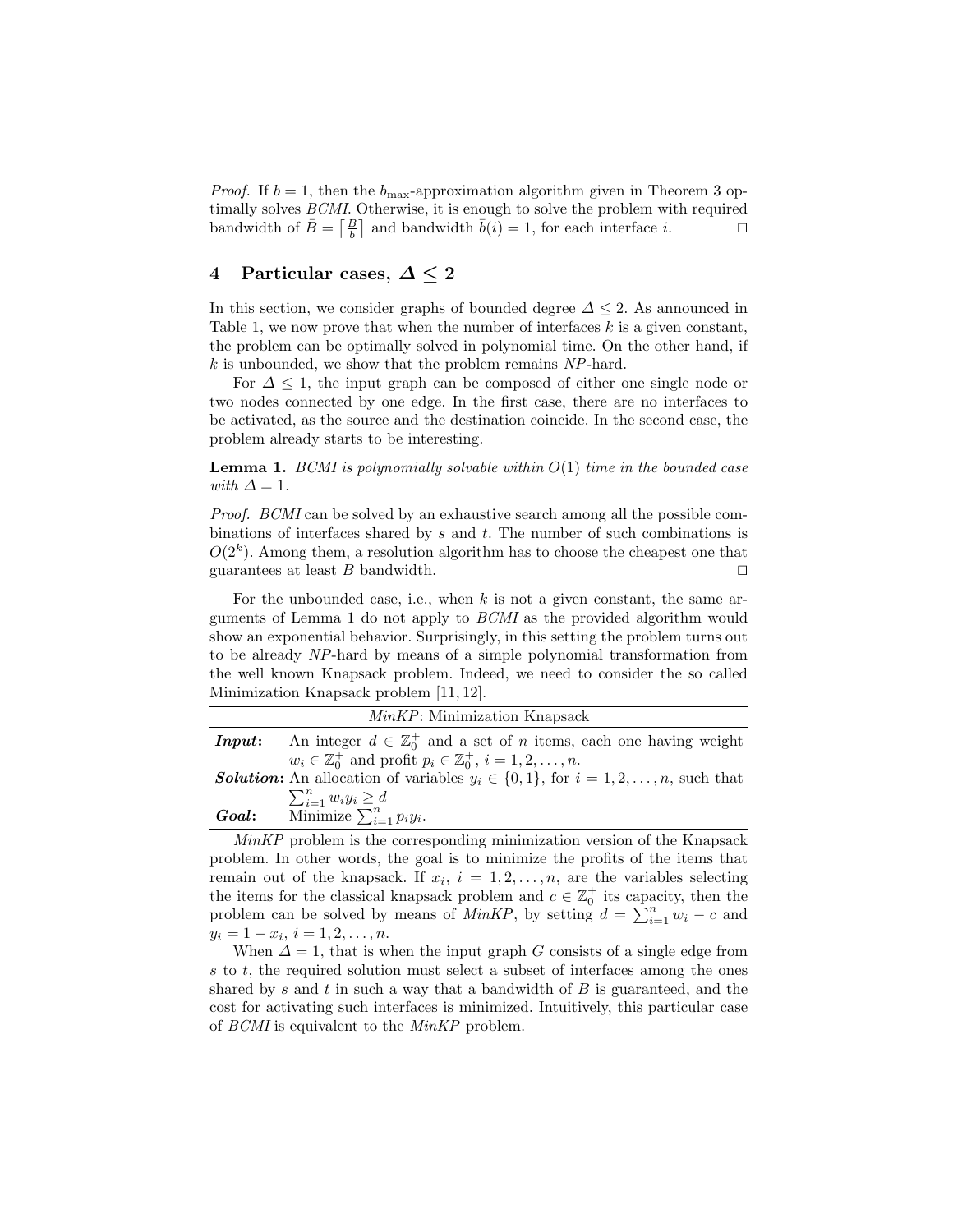**Theorem 4.** BCMI is polynomially equivalent to MinKP in the unbounded case with  $\Delta = 1$ .

*Proof.* We have to show that there exist two polynomial time algorithms  $A$  and B such that, for each instance  $I_1$  of MinKP,  $\mathcal{A}(I_1)$  returns an instance  $I_2$  of BCMI, for any solution  $\sigma'$  of  $I_2$ ,  $\mathcal{B}(\sigma') = \sigma$  is a solution for  $I_1$ , and the values of solutions  $\sigma$  and  $\sigma'$  are equal. Moreover, we have to show that there exist two polynomial time algorithms  $\mathcal{A}^{-1}$  and  $\mathcal{B}^{-1}$  such that, for each instance  $I_2$ of BCMI,  $\mathcal{A}^{-1}(I_2)$  returns an instance  $I_1$  of  $MinKP$ , for any solution  $\sigma$  of  $I_1$ ,  $\mathcal{B}^{-1}(\sigma) = \sigma'$  is a solution for  $I_2$ , and the values of solutions  $\sigma$  and  $\sigma'$  are equal.

We now show the first part of the above statement by defining the polynomial algorithms  $A$  and  $B$ . Given an instance  $I_1$  of  $MinKP$ , we consider an instance  $I_2$  of BCMI made of nodes s and t, edge  $\{s, t\}$  and, for each item i of  $I_1$ , an interface shared between s and t with cost  $c(i) = \frac{1}{2}p_i$  and bandwidth  $b(i) = w_i$ . Moreover, let  $k = n$  and  $B = d$ . Note that, if, for some i,  $p_i$  is an odd number, we can scale all the profits  $p_i$  of a factor 2 in order to have  $c(i) \in \mathbb{Z}_0^+$  for each  $i = 1, 2, \ldots, n$ . This does not affect the generality of the proof as it is enough to divide by 2 the objective function value of the solution for  $I_1$  which will be defined in the following. A feasible solution for  $I_2$  selects a set of interfaces  $W$ , by means of an activation function, in such a way that  $B \leq \sum_{i \in W} b(i)$ . As by means of an activation function, in such a way that  $B \leq \sum_{i \in W} v(i)$ . As  $d = B \leq \sum_{i \in W} b(i) = \sum_{i \in W} w_i$  and the cost of activating interfaces W in both s and t is  $2\sum_{i \in W} c(i) = \sum_{i \in W} p_i$  we can define algorithm B as which selects items W in order to output a solution for  $I_1$ . Finally, both A and  $\beta$  are polynomial time algorithms. This proves the first part of the theorem. For the second part of the theorem, it is enough to note that algorithms  $A$  and  $B$ can be naturally inverted.  $\Box$ 

#### Corollary 2. BCMI is NP-hard in the unbounded case with  $\Delta = 1$ .

Corollary 3. In the unbounded case with  $\Delta = 1$ , BCMI admits a  $(1 + \epsilon)$ approximation algorithm which requires  $O(\frac{k^2}{\epsilon})$  $\frac{\partial^2}{\partial \epsilon}$ ) time, for any  $\epsilon > 0$ .

*Proof.* It follows by applying the linear time algorithm  $A$  of Theorem 4 which requires  $O(k)$  time, and the algorithm from [10] which provides a  $(1 + \epsilon)$ approximation for *MinKP* in  $O(\frac{k^2}{\epsilon})$  $\left(\frac{e^2}{\epsilon}\right)$  time.

For  $\Delta = 2$ , the input graph of *BCMI* is either a path or a cycle. Clearly, from Corollary 2, BCMI remains NP-hard in the unbounded case. The following theorems give polynomial time algorithms for the bounded case, and a refined approximation algorithm for paths in the unbounded case.

In the remainder, for a set of interfaces  $W$ , we denote as  $c(W)$  the cost of In the remainder, for a set of interfaces w, we denote a<br>activating the interfaces in W, formally:  $c(W) = \sum_{i \in W} c(i)$ .

**Theorem 5.** BCMI is solvable within  $O(|V|)$  time in the bounded case when the input graph is a path.

Theorem 6. In the unbounded case, if the input graph is a path, BCMI admits a  $(2 + \epsilon)$ -approximation algorithm which requires  $O(|V| \frac{k^2}{\epsilon})$  $\frac{\partial^2}{\partial \epsilon}$ ) time, for any  $\epsilon > 0$ .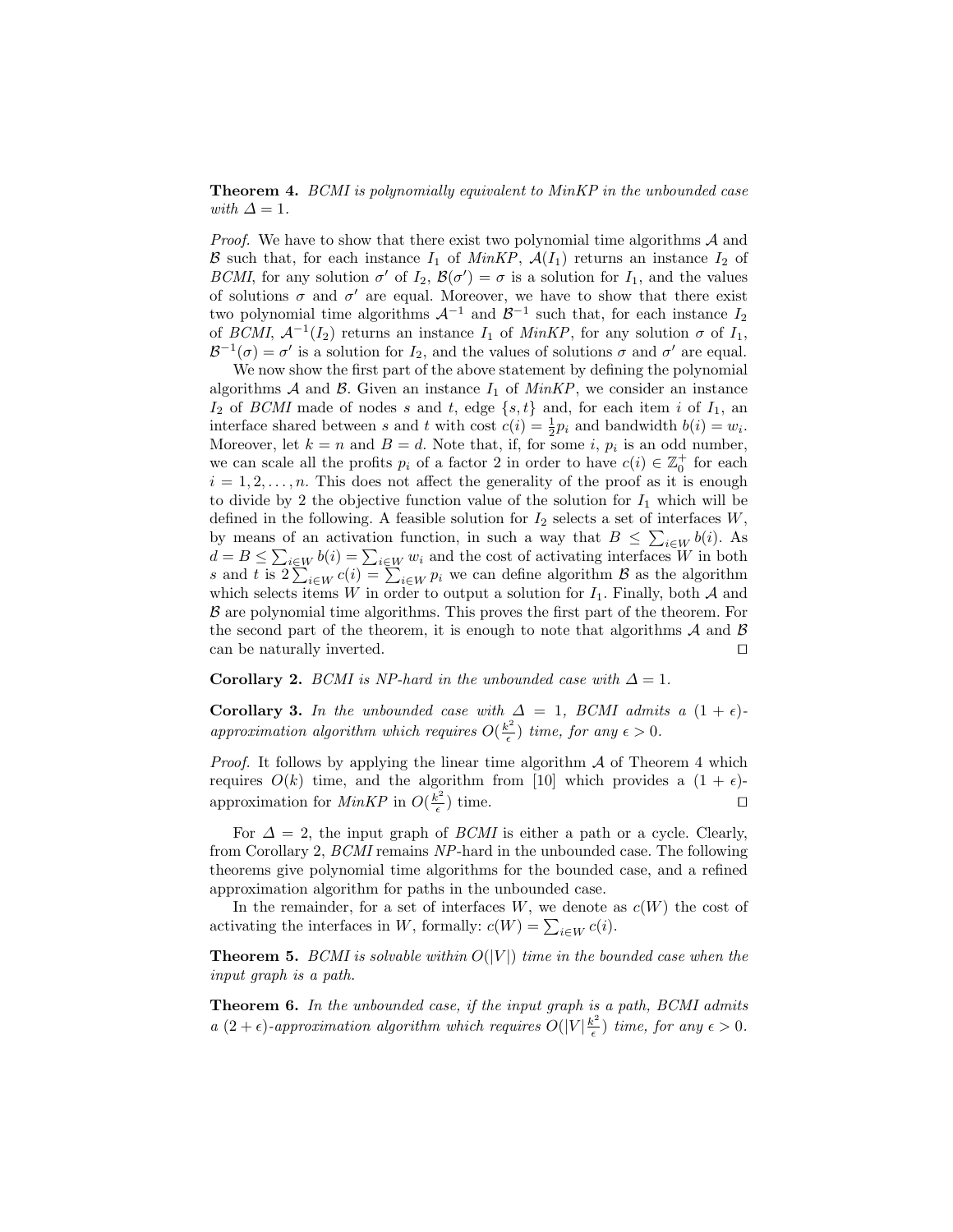*Proof.* Let us denote the input path as a sequence of n nodes:  $s \equiv x_0, x_1, \ldots,$  $x_{n-1} \equiv t$ . We define an algorithm C as follows. It defines  $n-1$  MinKP problems, each one arising from one different edge  $e_i = \{x_{i-1}, x_i\}$  of the path,  $1 \leq i \leq n-1$ , by using the linear time algorithm  $A$  of Theorem 4. From Corollary 3, this implies that for each  $e_i$  and for any  $\epsilon > 0$ , a  $(1 + \epsilon)$ -approximation for *MinKP* can be guaranteed. Algorithm C chooses, for each  $1 \leq i \leq n-1$ , interfaces  $W_i$  arising from the approximate solution of the related knapsack problem on edge  $e_i$ , that is interfaces  $W_i$  are activated on nodes  $x_{i-1}$  and  $x_i$ .

For each  $1 \leq i \leq n-1$ , let us denote as  $W_i^*$ , the sets of active interfaces in nodes  $x_{i-1}$  and  $x_i$  covering edge  $e_i$  for an optimal solution of BCMI for the input path; and let  $W_i^{MK}$  the sets of active interfaces in nodes  $x_{i-1}$  and  $x_i$  covering edge  $e_i$  for an optimal solution of the MinKP problem obtained by  $\mathcal C$  for the input path.

Note that, for some i, the set  $W_i \cap W_{i+1}$  is not necessarily empty, which means that node  $x_i$  uses a set of interfaces for communicating both with  $x_{i-1}$ and  $x_{i+1}$ . Thus, in this case, the cost paid for activating the interfaces used by  $x_i$ is less than  $c(W_i) + c(W_{i+1})$  and the same holds for solutions  $W_i^*$  and  $W_i^{MK}$ . It follows that, for each  $1 \leq i \leq n-1$  the cost paid for activating interfaces in  $W_i$  in nodes  $x_i$  and  $x_{i-1}$  is at most  $2c(W_i)$  and the overall cost of the solution provided by C is less than or equal to  $2\sum_{i=1}^{n-1} c(W_i)$ . As from Corollary 3 we are using in each edge a  $(1+\epsilon)$ -approximation algorithm for the knapsack problem, it follows each edge a (1+ $\epsilon$ )-approximation algorithm for the knapsack problem, it follows that:  $2\sum_{i=1}^{n-1} c(W_i) \leq 2\sum_{i=1}^{n-1} (1+\epsilon)c(W_i^{MK})$ . As  $W_i^{MK}$  is an optimal solution for  $MinKP$  on edge  $e_i$  which guarantees a bandwidth of B,  $c(W_i^{MK}) \leq c(W_i^*)$ , for which for eage  $e_i$  which guarantees a bandwidth of  $B$ ,  $e(w_i) \leq e(w_i)$ , for each  $1 \leq i \leq n-1$ , and hence:  $2(1+\epsilon) \sum_{i=1}^{n-1} c(W_i^M) \leq 2(1+\epsilon) \sum_{i=1}^{n-1} c(W_i^*) \leq$ each 1  $\leq i \leq n-2$ <br>2(1 +  $\epsilon$ )  $\left(\sum_{i=1}^{n-2} \right)$  $\sum_{i=1}^{n-2} c(W_i^* \cup W_{i+1}^*) + c(W_{n-1}^*)$  $\equiv$  $\leq 2(1+\epsilon)$  OPT, where the two last inequalities follow from the fact that in an optimal solution the cost of activating interfaces for each node  $x_i$  is  $c(W_i^* \cup W_{i+1}^*) \geq c(W_i^*)$  and the overall cost is opt = c(W<sub>i</sub><sup>+</sup>) +  $\sum_{i=1}^{n-2} c(W_i^* \cup W_{i+1}^*) + c(W_{n-1}^*)$ .

The complexity of C is  $O(n^{\frac{k^2}{2}})$  $\left(\frac{n^2}{\epsilon}\right)$  as it is composed of  $n-1$  executions of algorithm A of Theorem 4 which requires  $O(k)$  time, and  $n-1$  executions of algorithm from [10] which requires  $O(\frac{k^2}{\epsilon})$  $\epsilon^2$ ) time. By defining  $\epsilon' = 2\epsilon$ , Algorithm C provides a  $(2+\epsilon')$ -approximated solution and requires  $O(|V| \frac{k^2}{\epsilon'}$  $\frac{k^2}{\epsilon'}$ ) time.  $\Box$ 

When the input graph is a cycle, since there are two paths from  $s$  to  $t$ , it is not always clear how the bandwidth  $B$  must be split among the two possible ways. However, the following theorem can be stated for the bounded case.

**Theorem 7.** BCMI is solvable within  $O(|V|)$  time in the bounded case when the input graph is a cycle.

#### 5 Conclusion

We have considered the Bandwidth Constraints in Multi-Interface Networks problem. We focused on problem hardness and approximation factors in general